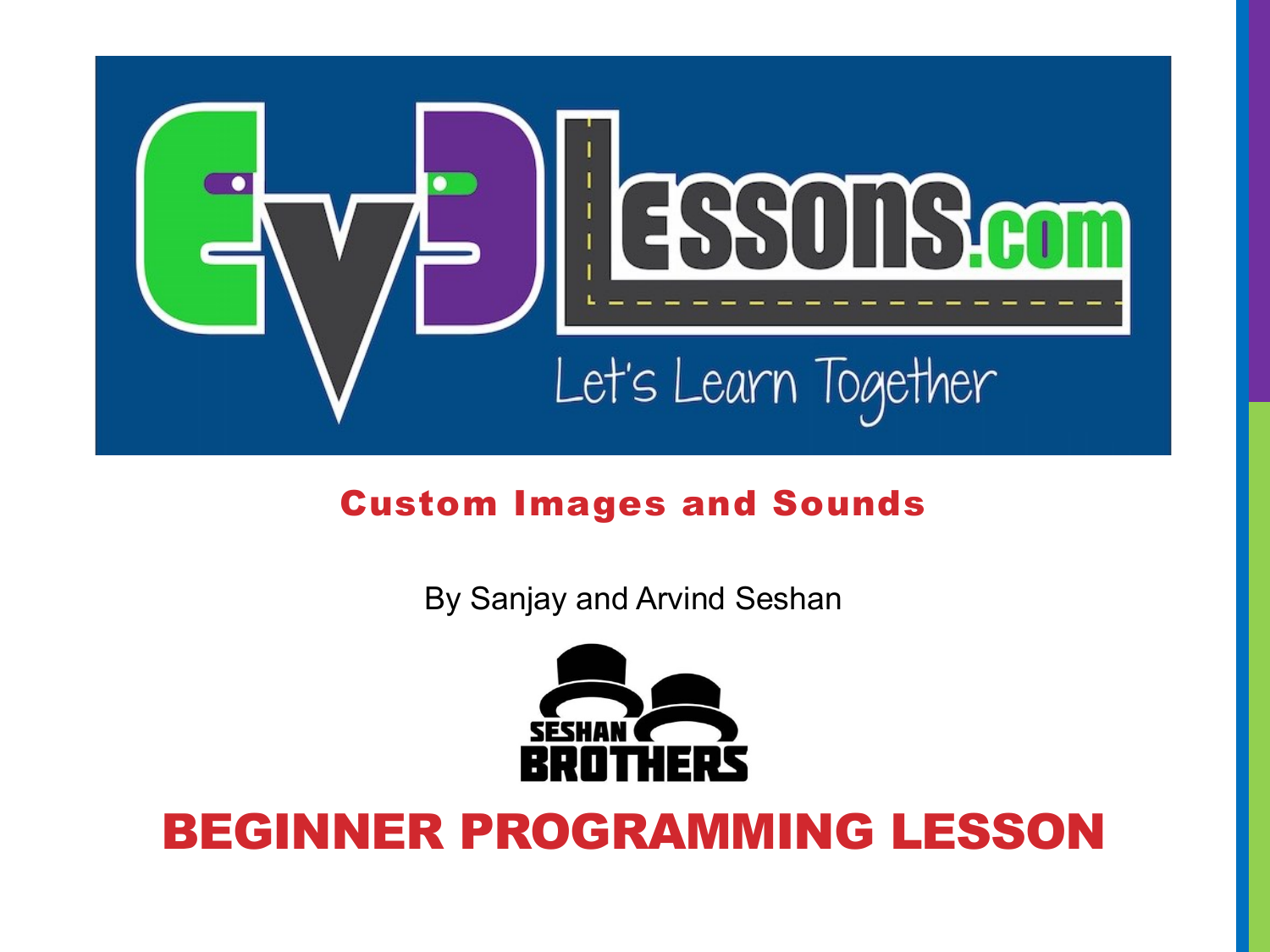### LESSON OBJECTIVES

**1. Learn to use the Display Block and Sound Block to add your custom images and sounds to the EV3**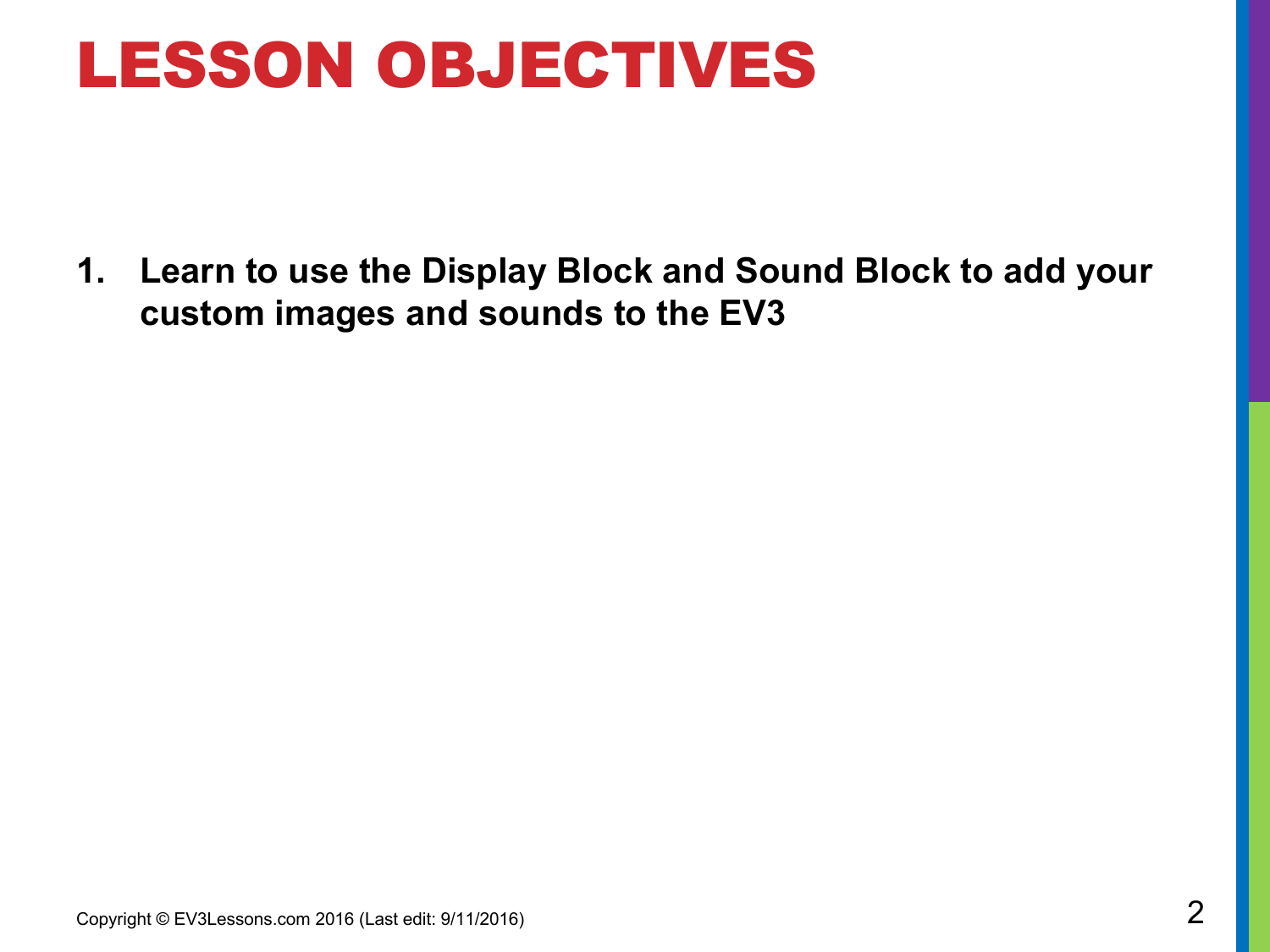#### **STEP 1: Select Image Editor from the EV3 Menu Note:**

The Image Editor can open .rgf, .jpg, .png, and .bmp files. Color images are automatically converted to monochrome images. The .rgf file extension is what LEGO uses.





#### **STEP 2: Open your image**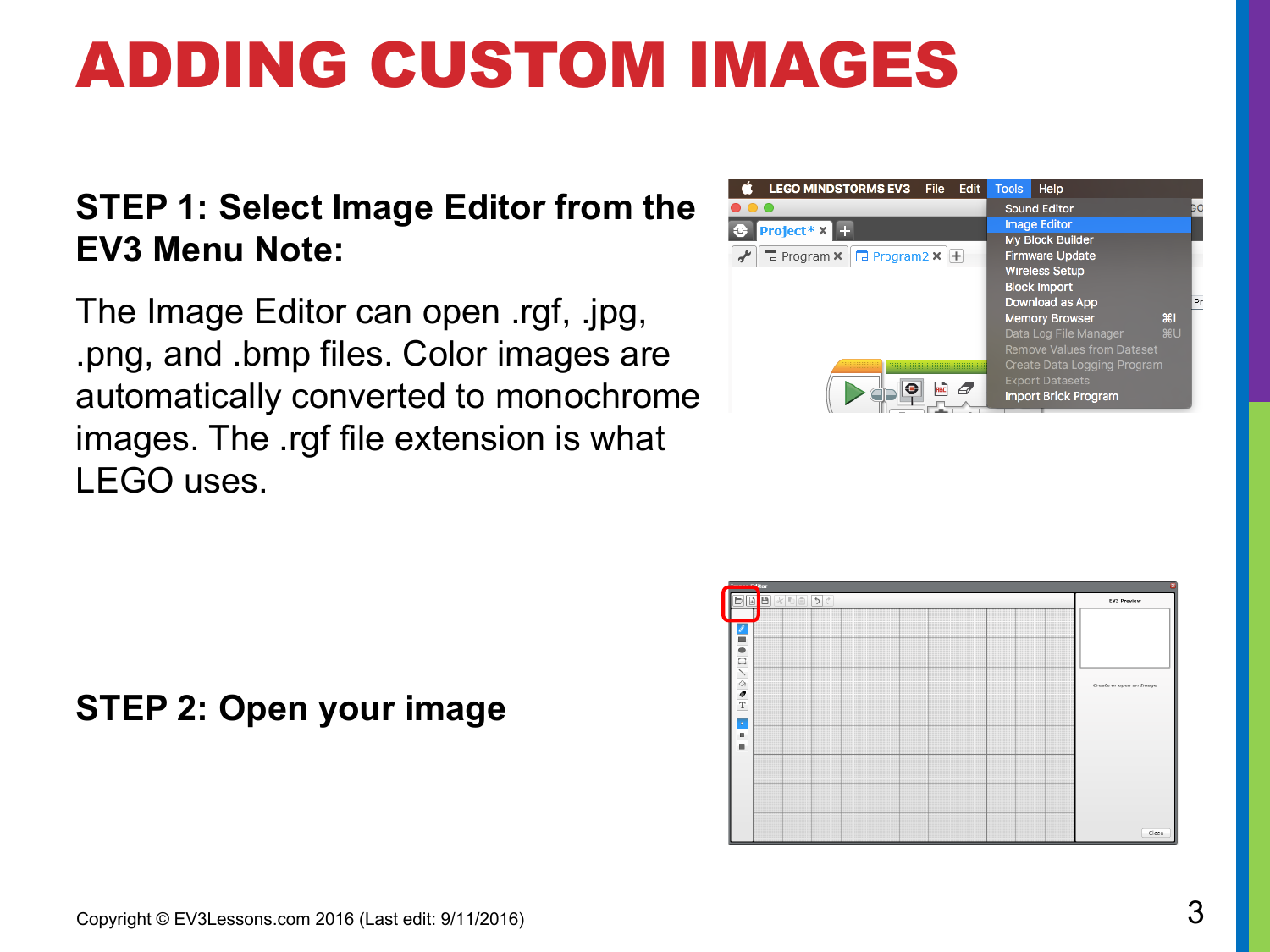**STEP 3: Change its size using the buttons and change the placement by selecting and moving the entire image around**

**STEP 4: Adjust the contrast**



Close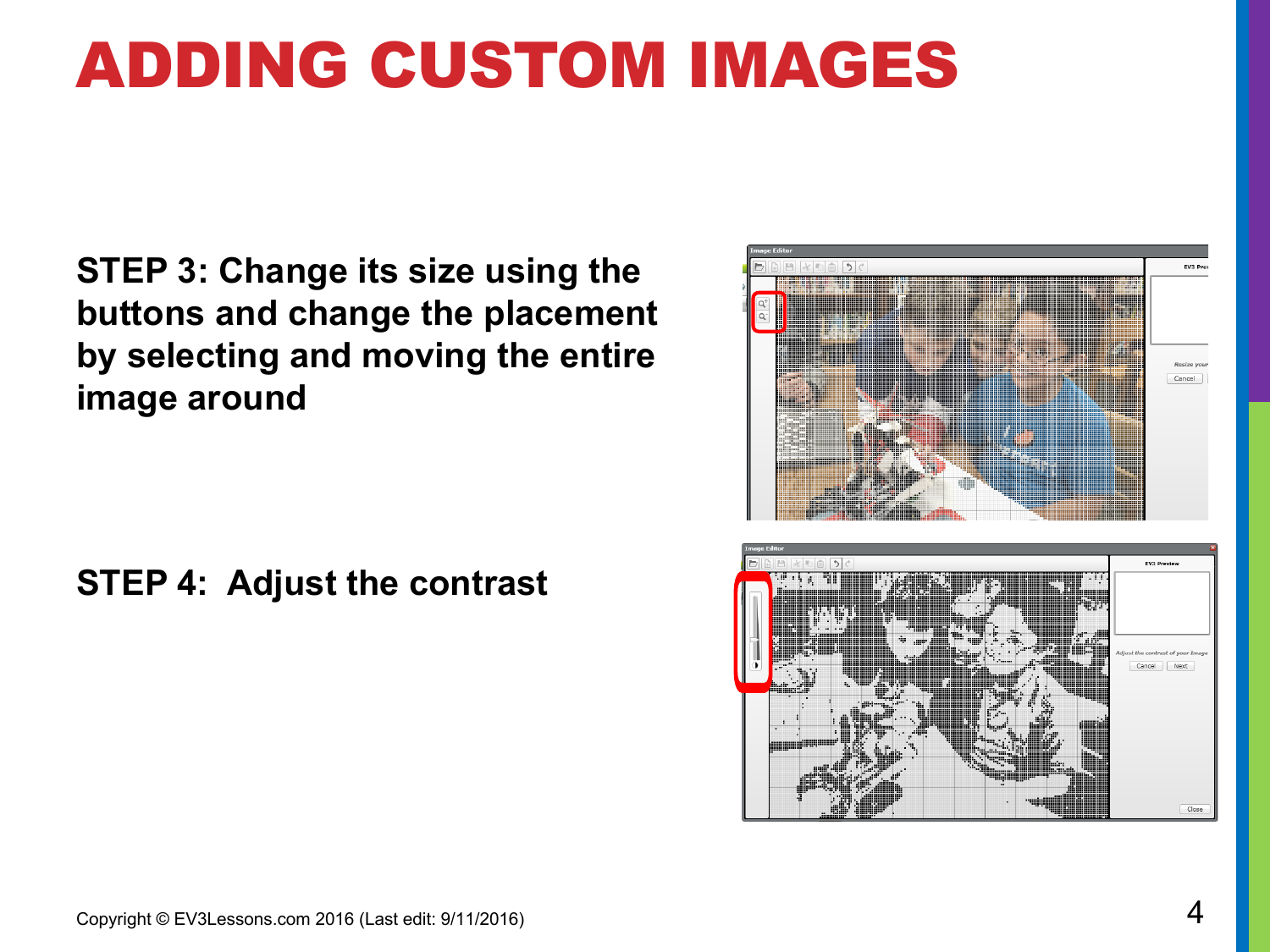#### **STEP 5: Edit the image, using the tool palette to the left of the editing screen.**



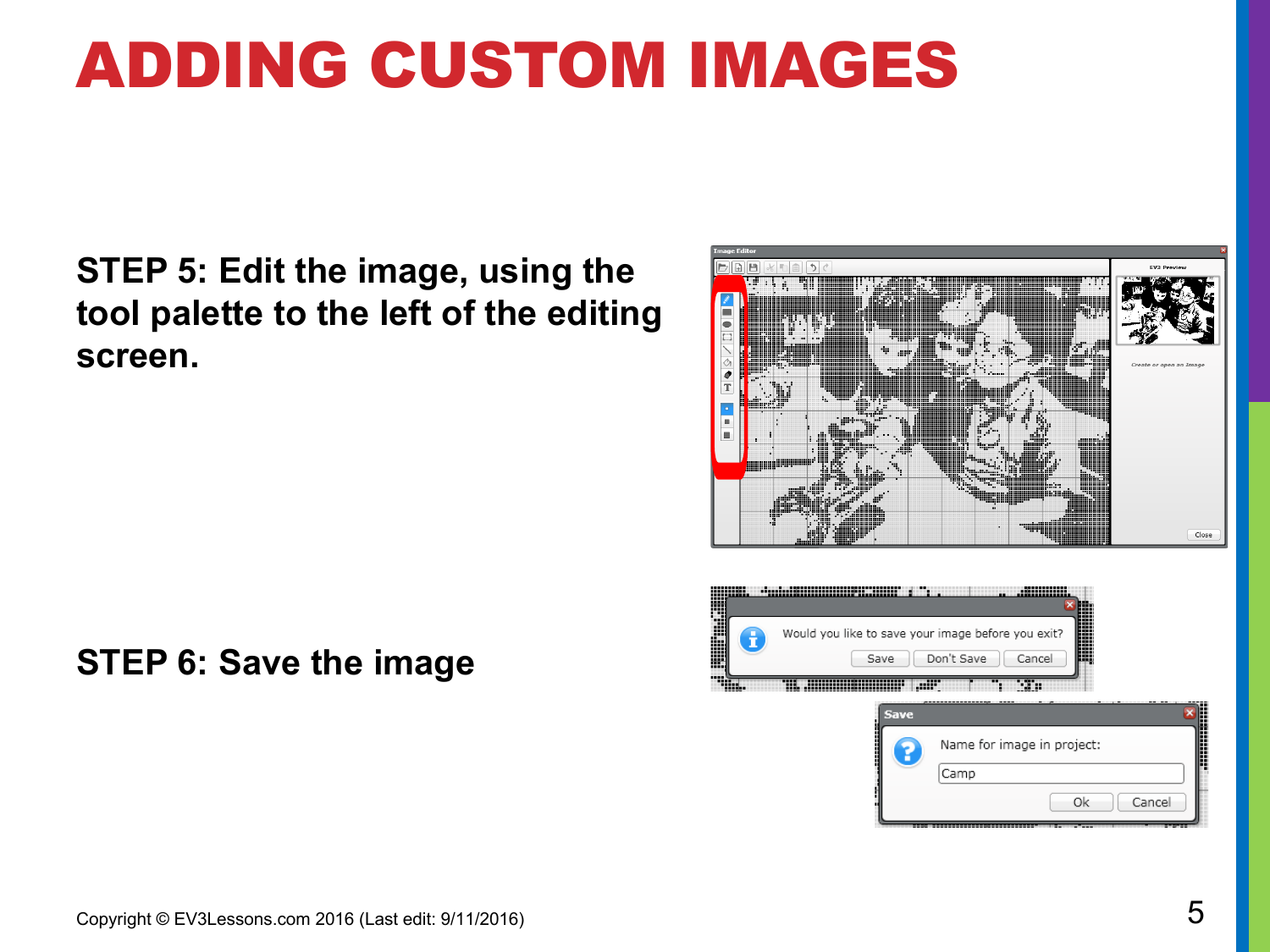#### **STEP 7: This image is now ready to use in your display block**



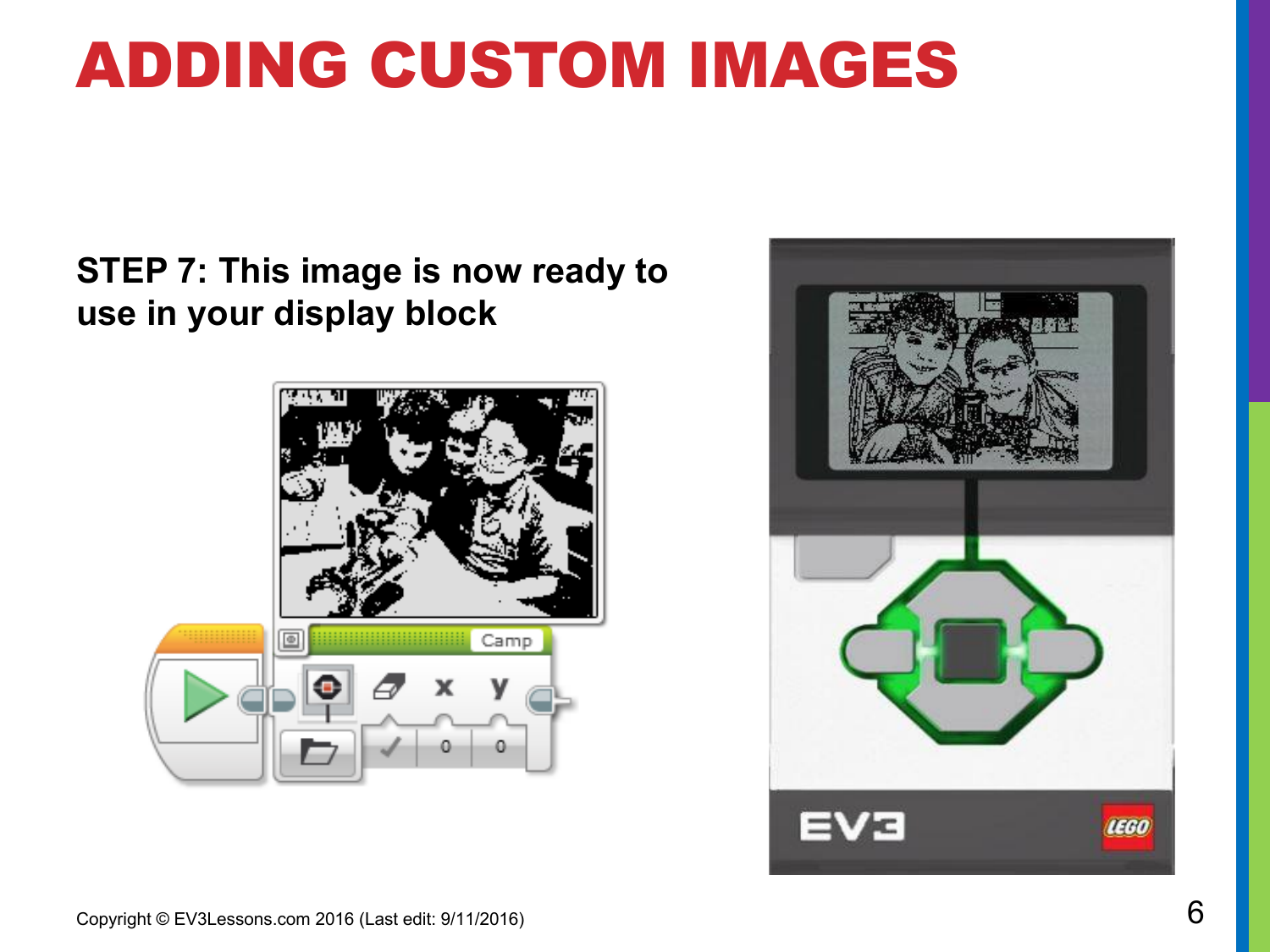# SHARING YOUR RGF FILE

- **Click on the wrench tool in your project**
- **Select the Images Tab**
- **Click on the .rgf file**
- **Click on Export and save the file**
- **You can now send this file to anyone you want to**
- **If you want to add a .rgf file sent to you to your project, simply choose Import instead**

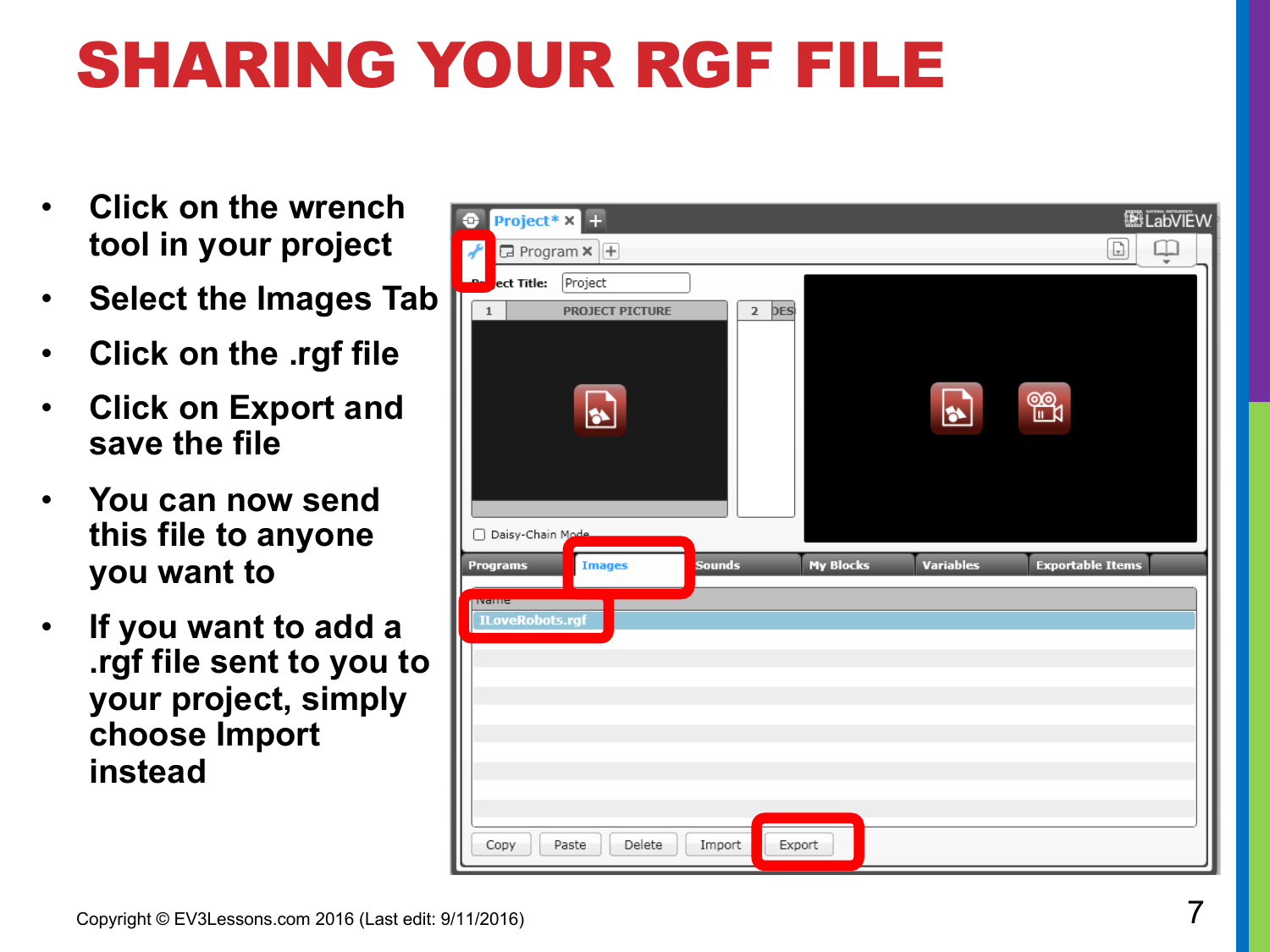# ADDING CUSTOM SOUNDS

#### **STEP 1: Select Sound Editor from the Tools Menu**



#### **STEP 2: Click on Open and select a sound file or record your own using the red button**

| <b>D</b> 01-arabian-nights.mp3 | May 5, 2015, 10:10 AM | 954  |
|--------------------------------|-----------------------|------|
|                                | Cancel                | Open |
|                                |                       |      |

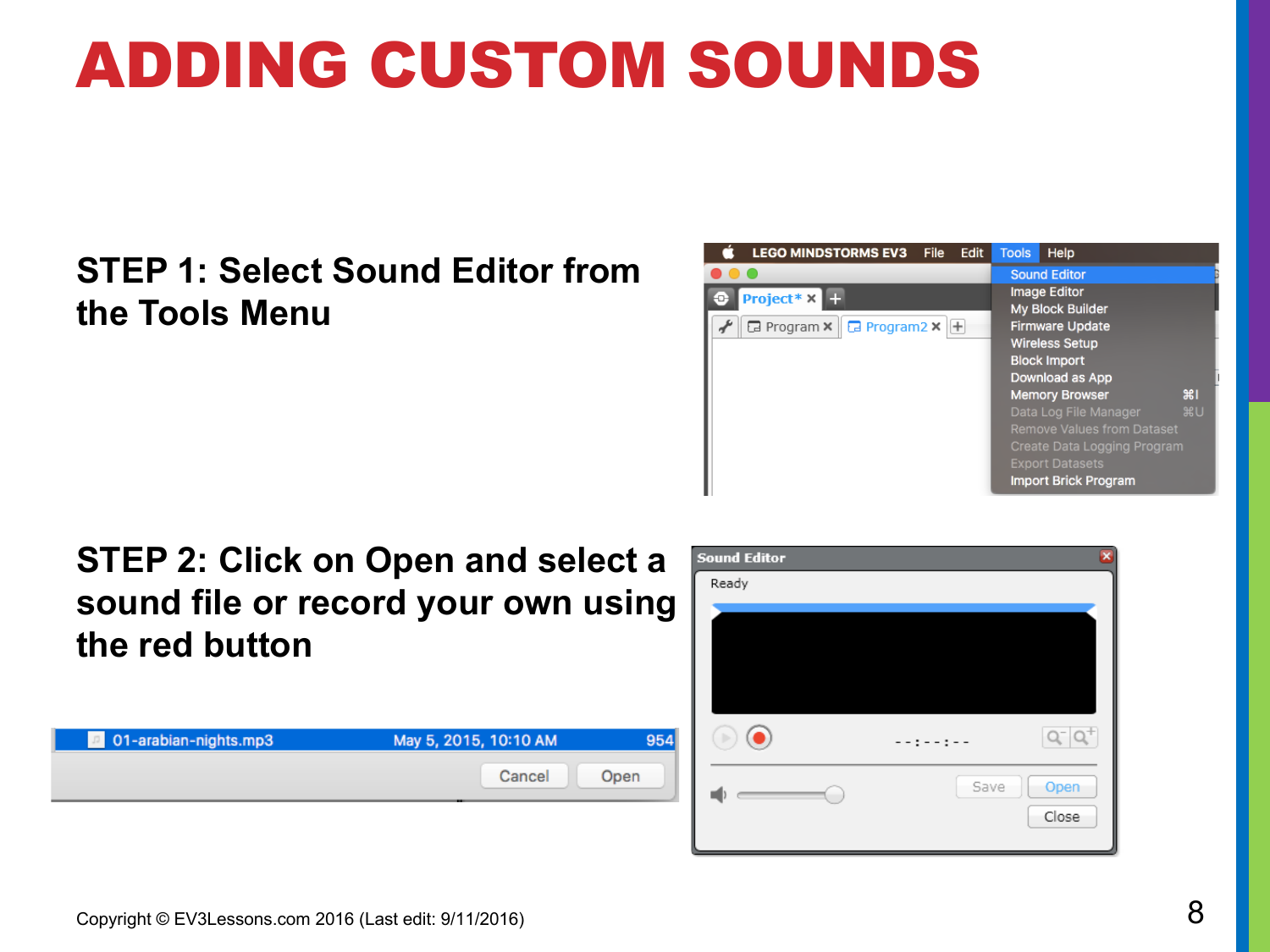# ADDING CUSTOM SOUNDS

#### **STEP 3: The sound you selected will appear in the editor**

#### **STEP 4: Move the blue bar to change the size of the clip**



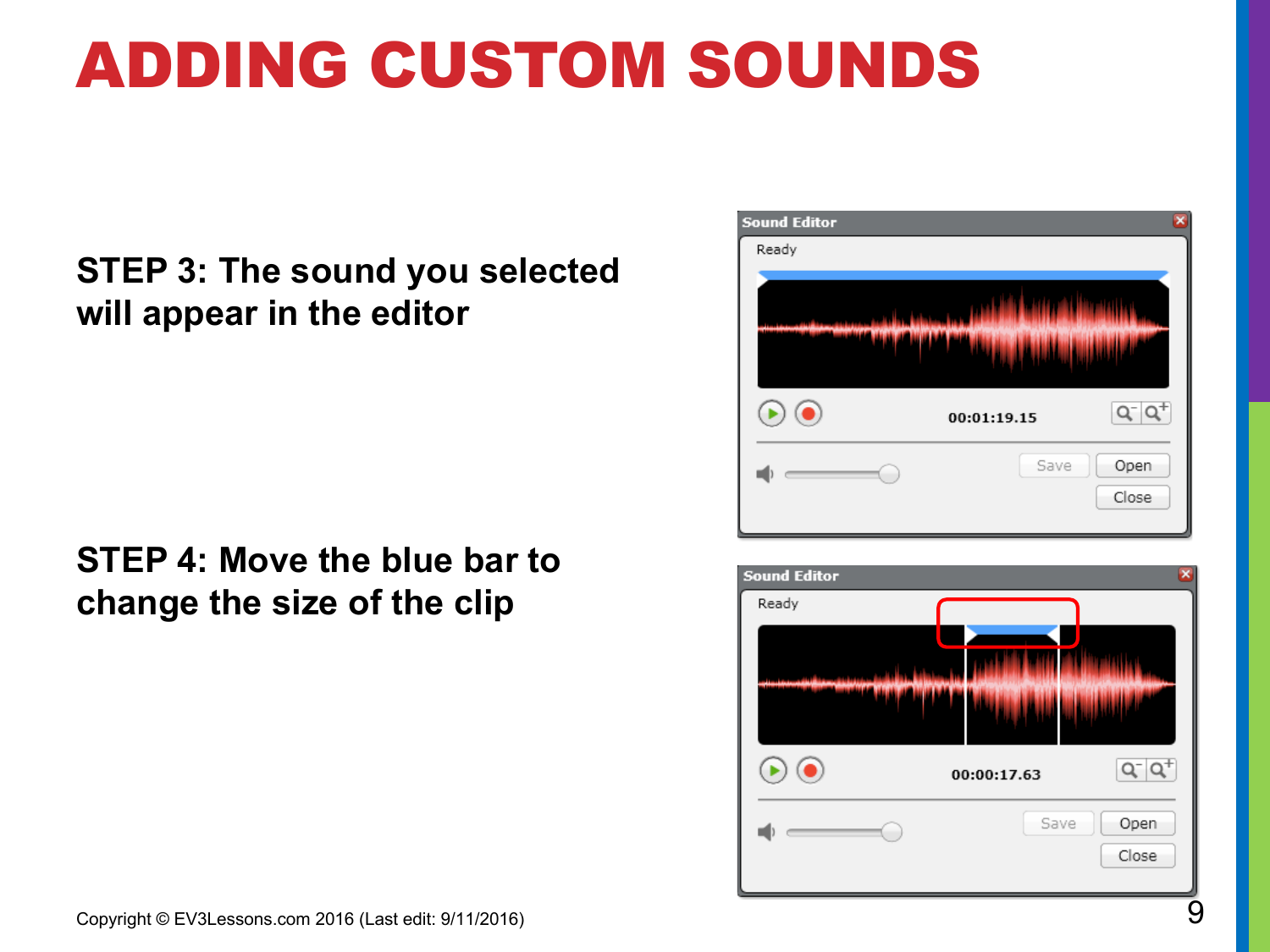# ADDING CUSTOM SOUNDS

**STEP 5: Save the file**



#### **STEP 6: The sound will appent the sound block**